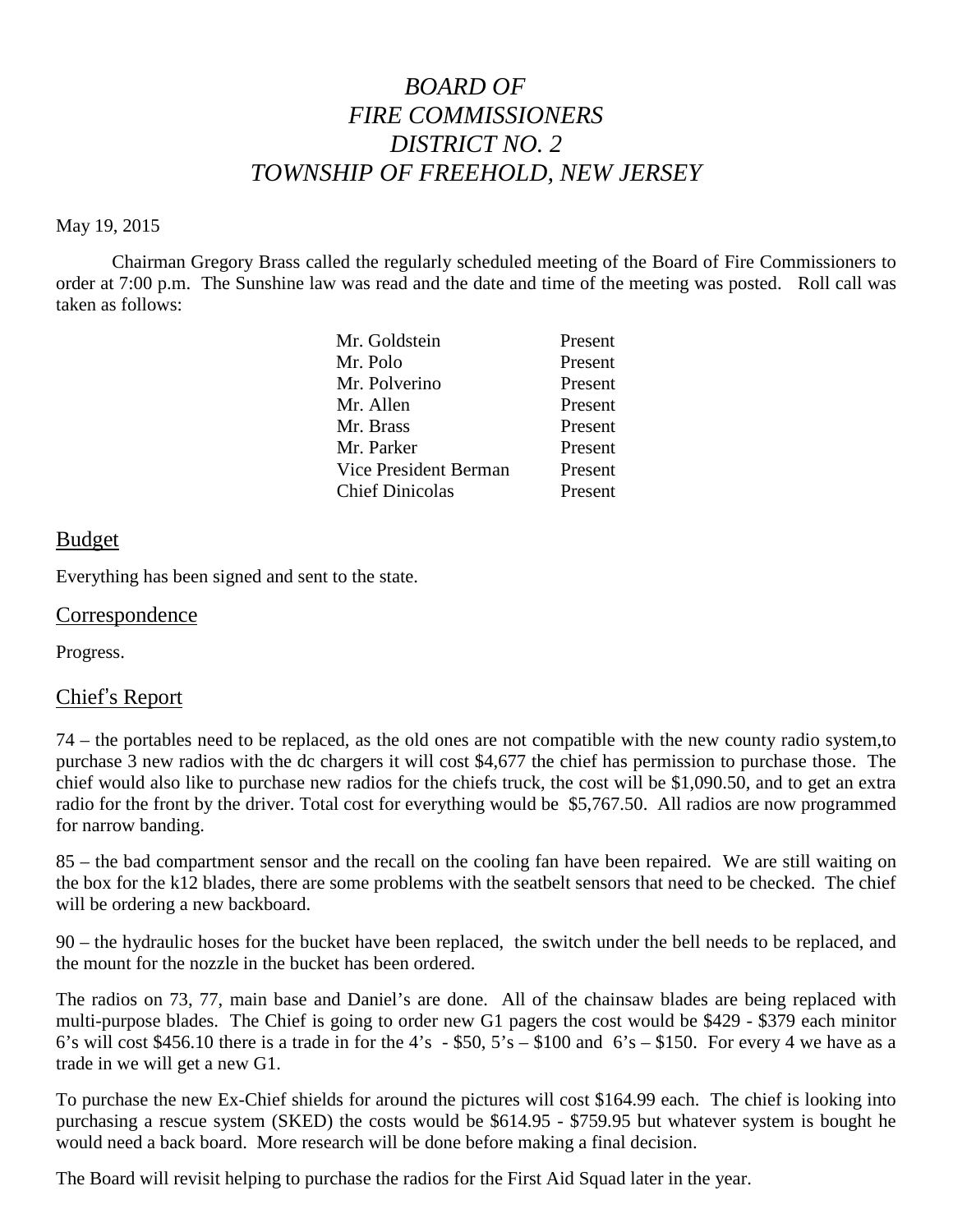# Radio & Alarm

Progress.

# Building

Good.

# Insurance

LOSAP is coming up and Mr. Goldstein needs the points from the chief for the members.

# Maintenance

The report from UL on 90 is done and on file. Clean Air Company has sent the Board the contract for another year which will be \$1,306. Cummins Power System also sent their contract which would be \$3,960 for 1 year and \$7920 for 2 yrs., NJ Door Works sent their yearly contract which would be \$1,005 for the year. All of the contracts have been signed and sent back.

### New Business

There was some information needed for FEMA Mr. Brass took care of that and sent it back. Mr. Allen has some thoughts about recruiting fireman and possibly getting a grant to help with that.

# Old Business

Mr. Allen proposed getting requests for proposals to study the need for a new fire house. He has received a response from Harry Carter with a cost of \$10,000-\$15,000.

The building committee has been meeting with representatives from RSC to take things off the original plans for the firehouse to cut some of the costs.

### Treasurer's Report

Freehold Savings Bank

|                                  | Checking                      | 593.67                     |
|----------------------------------|-------------------------------|----------------------------|
| <b>Money Market</b><br><b>CD</b> |                               | 817,755.06<br>628, 223. 27 |
|                                  |                               |                            |
| May Bills                        |                               |                            |
| 9555                             | JCP & L                       | 451.34                     |
| 9556                             | NJ Natural Gas                | 144.36                     |
| 9557                             | Cablevision                   | 260.04                     |
| 9558                             | <b>Verizon Wireless</b>       | 326.05                     |
| 9559                             | Verizon                       | 369.77                     |
| 9560                             | <b>Staples</b>                | 179.99                     |
| 9561                             | Bryce's Auto Supply           | 111.50                     |
| 9562                             | <b>VFIS</b>                   | 126,006.53                 |
| 9563                             | Fire & Safety                 | 815.50                     |
| 9564                             | <b>First Due</b>              | 1,700.00                   |
| 9565                             | US Grounds Maint. Corp.       | 497.34                     |
| 9566                             | <b>Ocean Security Systems</b> | 396.00                     |
| 9567                             | Jersey Coast Fire & Equip.    | 169.90                     |